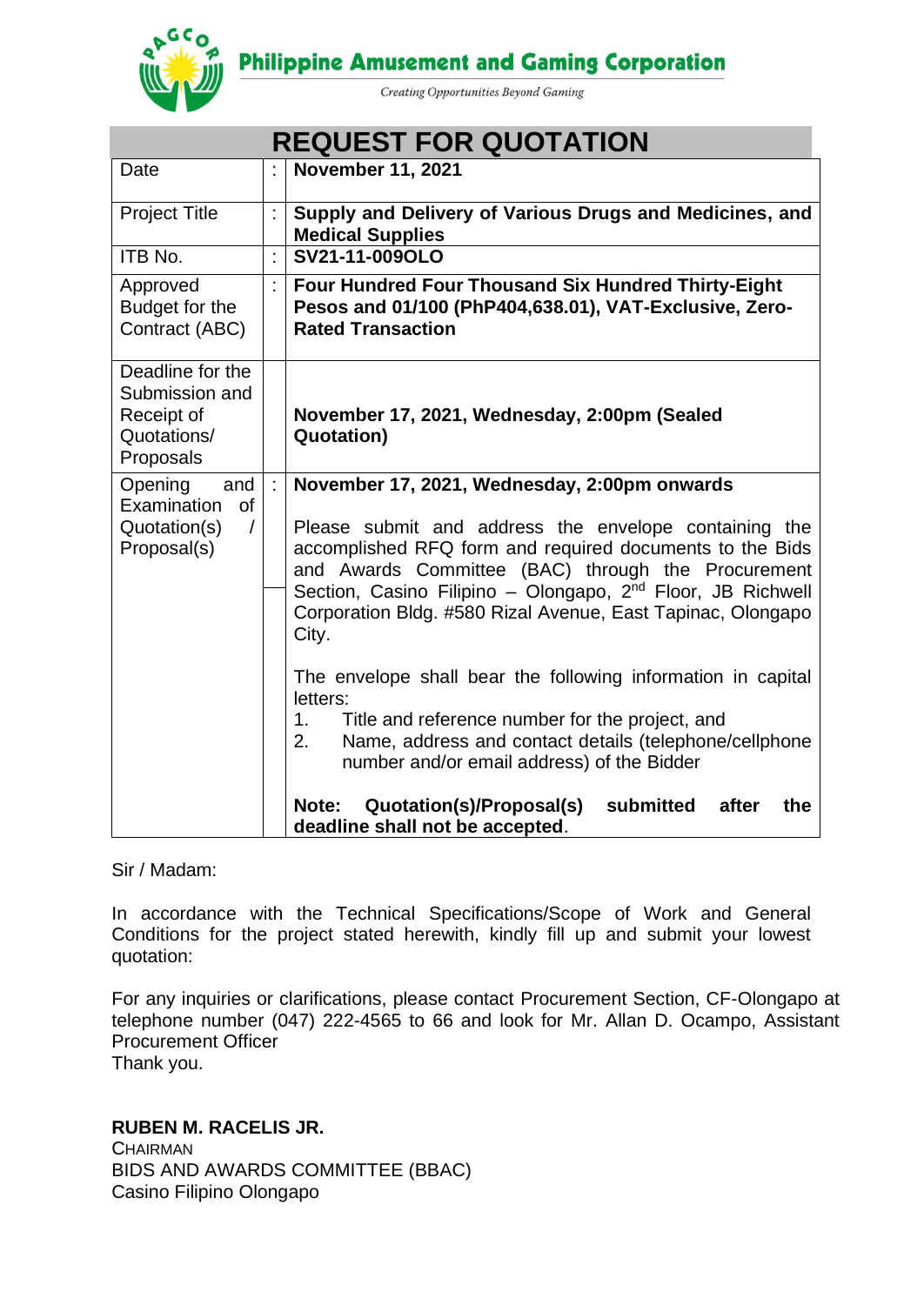Dear Mr. Racelis :

In accordance with your request, following is our quotation for your requirement:

# **I. TECHNICAL SPECIFICATIONS/ SCOPE OF WORK AND GENERAL CONDITIONS OF THE PROJECT**

|          | <b>Description / Scope of Work</b> | <b>Offered Technical</b><br><b>Proposal</b><br>Please fill up each<br>column with either:<br>"Comply" or "Not<br><b>Comply</b> |  |  |  |  |  |
|----------|------------------------------------|--------------------------------------------------------------------------------------------------------------------------------|--|--|--|--|--|
|          | <b>Total ABC: Php404,638.01</b>    |                                                                                                                                |  |  |  |  |  |
|          | A. Drug & Medicines                |                                                                                                                                |  |  |  |  |  |
| Quantity | <b>UOM</b>                         | <b>Description</b>                                                                                                             |  |  |  |  |  |
| 1000     | tab                                | ALUMINUM MAGNESIUM HYDROXIDE+<br>SIMETHICONE 175mg/233mg/30mg<br>(branded)                                                     |  |  |  |  |  |
| 540      | tab                                | BENZYDAMINE HCL 3mg (branded)                                                                                                  |  |  |  |  |  |
| 240      | tab                                | <b>BETAHISTINE 16MG</b>                                                                                                        |  |  |  |  |  |
| 800      | tab                                | <b>BUTAMIRATE CITRATE 50mg</b>                                                                                                 |  |  |  |  |  |
| 240      | tab                                | CAPTOPHIL 25MG.                                                                                                                |  |  |  |  |  |
| 660      | cap                                | CELECOXIB 200MG.                                                                                                               |  |  |  |  |  |
| 500      | tab                                | <b>CETIRIZINE 10 MG</b>                                                                                                        |  |  |  |  |  |
| 120      | tab                                | <b>CLONIDINE 150mcg</b>                                                                                                        |  |  |  |  |  |
| 1000     | tab                                | DEQUALINUM HCL LOZENGES 250mcg<br>(branded)                                                                                    |  |  |  |  |  |
| 800      | tab                                | DEXTROMETHORPHAN HBR+PHENYL+<br>PARACETAMOL 15mg/10mg/325mg<br>(branded)                                                       |  |  |  |  |  |
| 700      | tab                                | GUIAFENESIN+SALBUTAMOL SULFATE<br>2mg/100mg (branded)                                                                          |  |  |  |  |  |
| 800      | tab                                | HYOSINE N-BUTYLBROMIDE ORAL 10 MG                                                                                              |  |  |  |  |  |
| 800      | tab                                | <b>IBUPROPEN + PARACETAMOL</b><br>200mg/325m 9 (branded)                                                                       |  |  |  |  |  |
| 15       | tab                                | <b>ISOSORBIDE DINITRATE 5mg SL Tablet</b>                                                                                      |  |  |  |  |  |
| 800      | Tab                                | LOPERAMIDE HCL 2mg. (branded)                                                                                                  |  |  |  |  |  |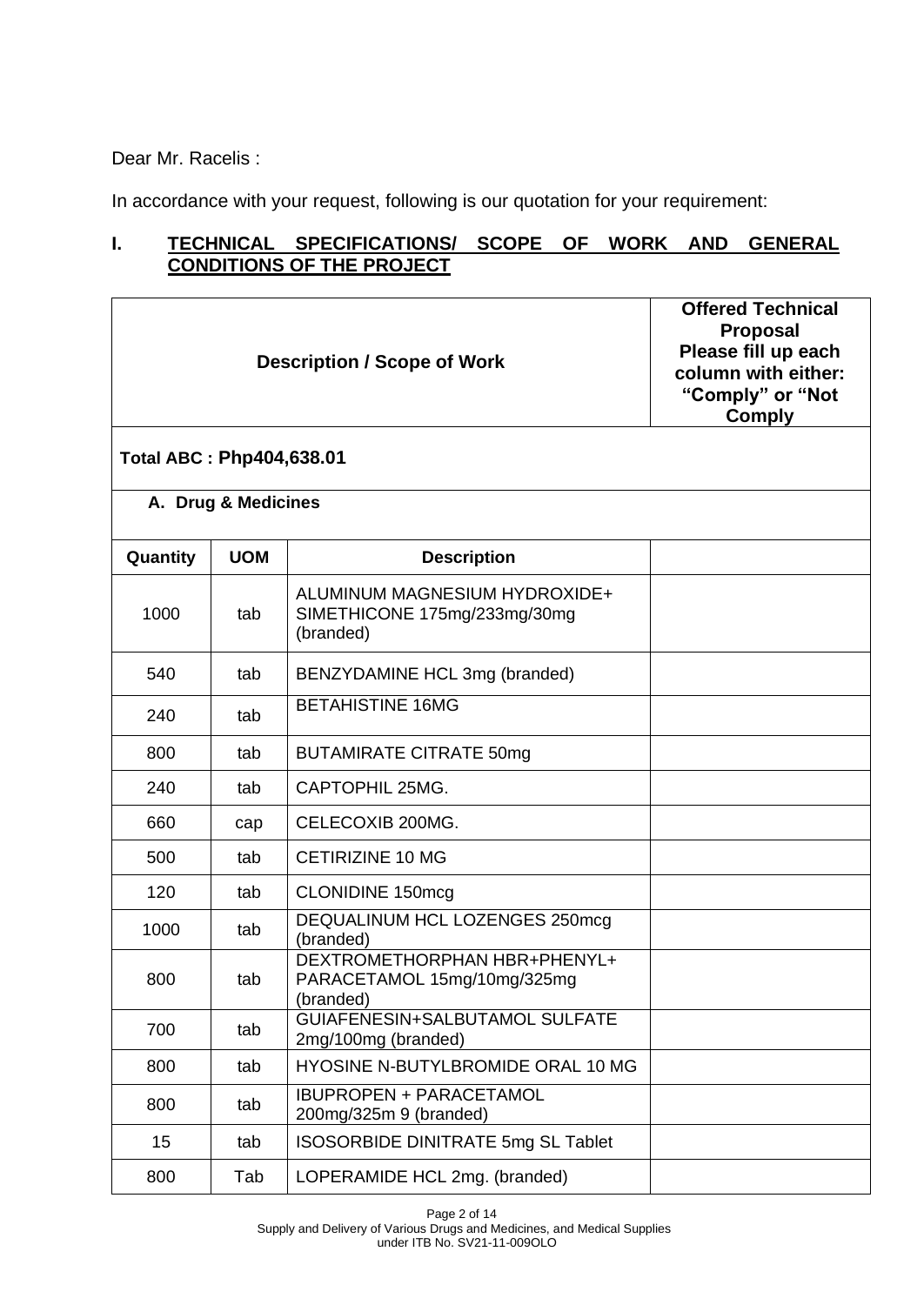| 1000           | tab                        | MEFENAMIC ACID 500 MG                                                                                                                                                                                                                                                                                                     |  |
|----------------|----------------------------|---------------------------------------------------------------------------------------------------------------------------------------------------------------------------------------------------------------------------------------------------------------------------------------------------------------------------|--|
| 290            | tab                        | METOCLOPRAMIDE ORAL 10 MG<br>(branded)                                                                                                                                                                                                                                                                                    |  |
| 828            | sach                       | NA. ALGINATE+NA. BICARB+CA<br>CARBONATE, FLAVOR PEPPERMINT<br>500mg/267mg/160mg 10ml<br>(branded)                                                                                                                                                                                                                         |  |
| 153            | tab                        | ORAL REHYDRATION NaCl. 520mg.<br>TRISODIUM CITRATE DIHYDRATE 580<br>mg. KCI 300mg, ANHYDROUS GLUCOSE<br>2.7g FLAVORED GRANULES SACHET                                                                                                                                                                                     |  |
| 1200           | tab                        | PARACETAMOL ORAL 500 MG (branded)                                                                                                                                                                                                                                                                                         |  |
| 800            | tab                        | PHENYLEPRINE HCL+PARACETAMOL<br>(branded)                                                                                                                                                                                                                                                                                 |  |
| 15             | cap                        | <b>TRANEXAMIC ACID 500mg</b>                                                                                                                                                                                                                                                                                              |  |
| 800            | tab                        | VITREX NEGUNDO L. 600mg                                                                                                                                                                                                                                                                                                   |  |
|                | <b>B. Medical Supplies</b> |                                                                                                                                                                                                                                                                                                                           |  |
| 6              | Ampule                     | <b>HYOSCINE N-BUTYLBROMIDE</b><br>20mg/ml injection                                                                                                                                                                                                                                                                       |  |
| 6              | Ampule                     | METOCLOPRAMIDE 10mg/ml.                                                                                                                                                                                                                                                                                                   |  |
| $\overline{2}$ | Unit                       | <b>INFRARED THERMOSCANNER</b><br><b>Battery operated</b><br>Infrared thermometer<br>A °C (Measurement) 10-40<br>A ºF (Measurement) 50-104<br>Probe type display - Thermopile<br><b>Backlit LCD</b><br>Meets applicable requirements of<br>ANSI/ISO/AAMI<br>With warranty and after sales service at least<br>one (1) year |  |
| $\overline{7}$ | Vial                       | HYDROCORTISONE 100mg/2ml., sterile                                                                                                                                                                                                                                                                                        |  |
| 16             | <b>Bottle</b>              | Betadine Oral Antiseptic 1% Oral Antiseptic<br><b>Solution Gargle</b>                                                                                                                                                                                                                                                     |  |
| 12             | Can                        | Cholesterol TEST STRIPS, 25'S CHOLESTEROL<br><b>TEST STRIPS Cholesterol strips for the existing</b><br>easy sure Cholesterol machine, 25's                                                                                                                                                                                |  |
| $\overline{2}$ | Unit                       | Pulse Oximeter SpO2 measurement range 70-<br>100%                                                                                                                                                                                                                                                                         |  |
| 12             | Tube                       | DICLOFENAC SODIUM GEL, tube 1% Emugel,<br>non-steroidal, Anti-inflammatory 20 grams                                                                                                                                                                                                                                       |  |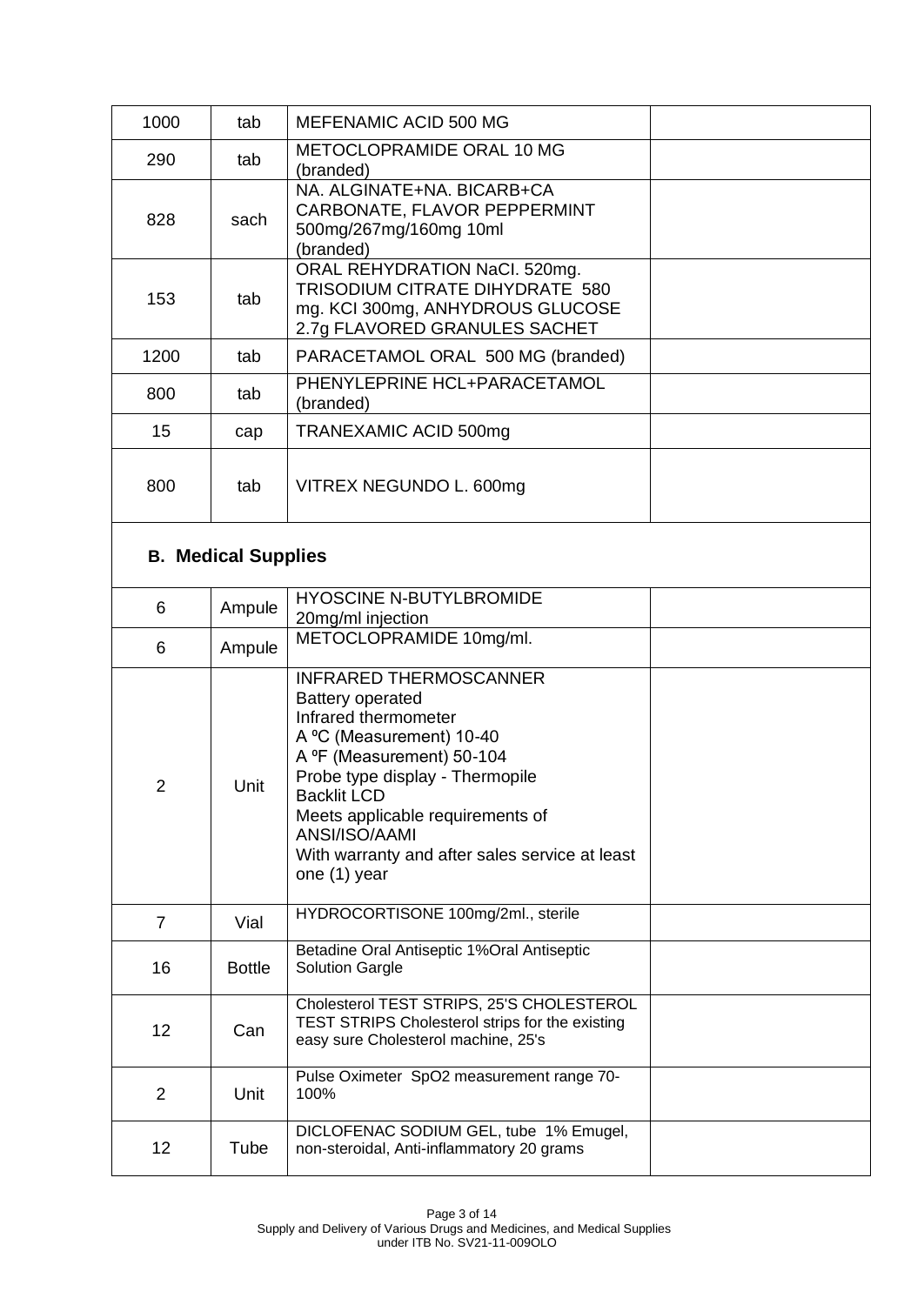| 10             | <b>Bottle</b> | MOMETASONE FUROATE LOTION 1mg/gram<br>lotion x 30ml.                                                                                                                                                                                                                                                                           |  |
|----------------|---------------|--------------------------------------------------------------------------------------------------------------------------------------------------------------------------------------------------------------------------------------------------------------------------------------------------------------------------------|--|
| 10             | Tube          | MUPIROCIN OINTMENT Antibacterial 2%<br>2mg/gram cream                                                                                                                                                                                                                                                                          |  |
| 6              | Tube          | SILVER SULFADIAZINE CREAM Antibacterial<br>10mg/gram cream 50 grams                                                                                                                                                                                                                                                            |  |
| 15             | bottle        | TETRAHYDROZYLINE HCL, EYE DROP For red<br>eyes formula, 7.5ml                                                                                                                                                                                                                                                                  |  |
| 150            | Pack          | METHYL SALICYLATE MENTHOL, 10'S Methyl<br>Salicylate, I-Menthol, Tocopherol Acetate,<br>dl-Camphor medicated patch, 10's                                                                                                                                                                                                       |  |
| 10             | <b>Bottle</b> | METHYL SALICYLATE CAMPHOR+MENTHOL<br>LINIMENT 120ml. Bottle<br>DISPOSABLE MEDICAL MASK<br>Face<br>mask, ultra fluid resistant, high<br>Breathability/exceeds Aom standards,<br>ultrasonically sealed soft stretched, Latex Free<br>earloops, comfort with high breathability, full width<br>adjustable nose piece. Box of 50's |  |
| 37             | <b>Box</b>    | <b>DISPOSABLE MEDICAL MASK</b><br>Mask, ultra fluid resistant, high breathability<br>exceeds Aom standards, ultrasonically sealed soft<br>stretched, Latex free earloops, comport with high<br>breathability, full with adjustable nose piece, Box<br>of $50's$                                                                |  |
| 8              | <b>Box</b>    | GLOVES, MEDICAL EXAMINATION GLOVES<br>Latex examination gloves, powdered, single use,<br>non-sterile, ISO 9001 Quality System, 100 gloves<br>by weight (50 pairs), MEDIUM SIZE                                                                                                                                                 |  |
| $\overline{2}$ | <b>Box</b>    | <b>PENLIGHT</b><br><b>Bright</b><br>clear light, push botton on/off switch, powered by<br>2 "AAA" batteries, pen body                                                                                                                                                                                                          |  |
| 20             | Piece         | POVIDONE IODINE SOL 10% 120ML Povidone<br>lodine 10% solution x 120ml.                                                                                                                                                                                                                                                         |  |
| 10             | <b>Bottle</b> | <b>TONGUE DEPRESSOR</b><br>$6"$ in<br>length, smooth, clean white birch, individually<br>packed, sterile                                                                                                                                                                                                                       |  |
| 12             | Box           | BAND AID, 100'S<br><b>Plastic</b><br>strip, sterilized, perforated strip, strong adhesive,<br>soft absorbent layer, non-stick film, with acrinol                                                                                                                                                                               |  |
| 12             | Roll          | BANDAGE, ELASTIC, 4"<br>$\overline{4}$<br>inches width x 4 M and up length, soft wrap elastic<br>bandage                                                                                                                                                                                                                       |  |
| 10             | Piece         | <b>BAG, ICE BAG</b><br>Leak<br>proof, rubber interior, cloth bag made of high<br>quality fabric, screw type plastic tension cap                                                                                                                                                                                                |  |
| 12             | Piece         | <b>BAG, HOT WATER</b><br>1000ml.<br>Capacity, 100% leak free, thick rubber                                                                                                                                                                                                                                                     |  |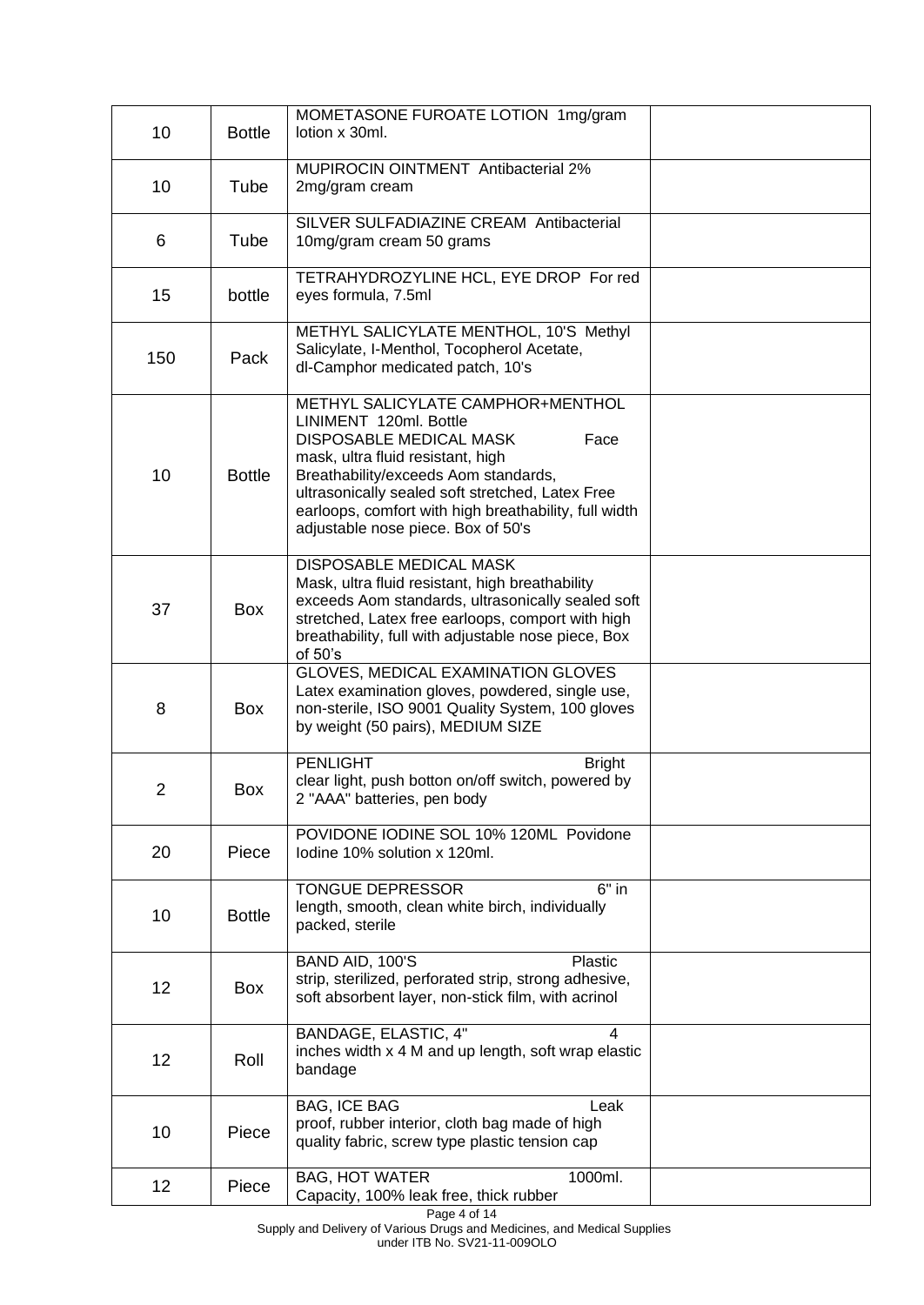| 12             | Roll          | BANDAGE, ELASTIC, 2"<br>2<br>inches width x 4 M and up length, soft wrap<br>elastic bandage                                                         |  |
|----------------|---------------|-----------------------------------------------------------------------------------------------------------------------------------------------------|--|
| 120            | Piece         | GAUZE PAD, STERILE 4 X 4,<br>$4 \times 4 \times 8$ ply<br>gauze pad, sterilized                                                                     |  |
| 6              | <b>Bottle</b> | HYDROGEN PEROXIDE 10 volumes x 120ml.                                                                                                               |  |
| $\overline{2}$ | gallon        | INSTRUMENT STERILIZER SOLUTION<br>Activated Glutaraldehyde solution, 1 Ga                                                                           |  |
| 10             | Pair          | GLOVES, STERILE GLOVES, pair<br>Hypoallergenic, pre-powdered, sterile, size 7 1/2                                                                   |  |
| 12             | Pack          | COTTON BUDS, 200 TIPS Unbreakable safe<br>plastic stems, gentel buds, 200 tips                                                                      |  |
| 12             | Pack          | COTTON BALLS, BIG Made from natural cotton<br>fiber, excellent absorbency, 100% cotton, 300<br>balls                                                |  |
| 120            | Piece         | Chlorhexidine<br><b>GAUZE DRESSING</b><br>acetate tulle gras dressing, 10cm x 10 cm, sterile                                                        |  |
| 12             | Roll          | MICROPORE, TAPE ADHESIVE<br>White<br>porous paper tape, self adhesive, elasticized<br>cloth, 1" x 10 yards                                          |  |
| 300            | <b>Nebule</b> | SALBUTAMOL NEBULES<br>2mg/2ml<br>neb solution                                                                                                       |  |
| 10             | Piece         | <b>NEBULIZER KIT</b><br>Latex<br>Free, includes mouthpiece, nebulizer bottle 6cc,<br>with nebulizer tubing                                          |  |
| 10             | Can           | HAEMOGLUCOTEST CANNISTER<br>Gluco test strip for the existing glucometer of<br>PAGCOR Corporate Clinic and branches, 25's<br>(accucheck glucometer) |  |
| 5              | Piece         | EMERGENCY KIT BAG An easy-to-carry<br>emergency preparedness kit                                                                                    |  |
| 2              | Unit          | Oxygen regulator input pressure- 15Mpa3                                                                                                             |  |
| 20             | jar           | VAPORUB, BIG Menthol vaporizer, 50 gram jar                                                                                                         |  |
| 12             | <b>Bottle</b> | WHITE FLOWER Menthol Crystals, Methyl<br>Salicylate, eucalyptus oil, Embrocation, 20ml.                                                             |  |
| 12             | Pack          | CUPS, PLASTIC 50PCS/PACK Cup made out of<br>plastic, disposable                                                                                     |  |
| 12             | <b>Bottle</b> | HAND DISINFECTANT A ready-to-use alcohol-<br>based rub-in product - independently of water and<br>wash-basin                                        |  |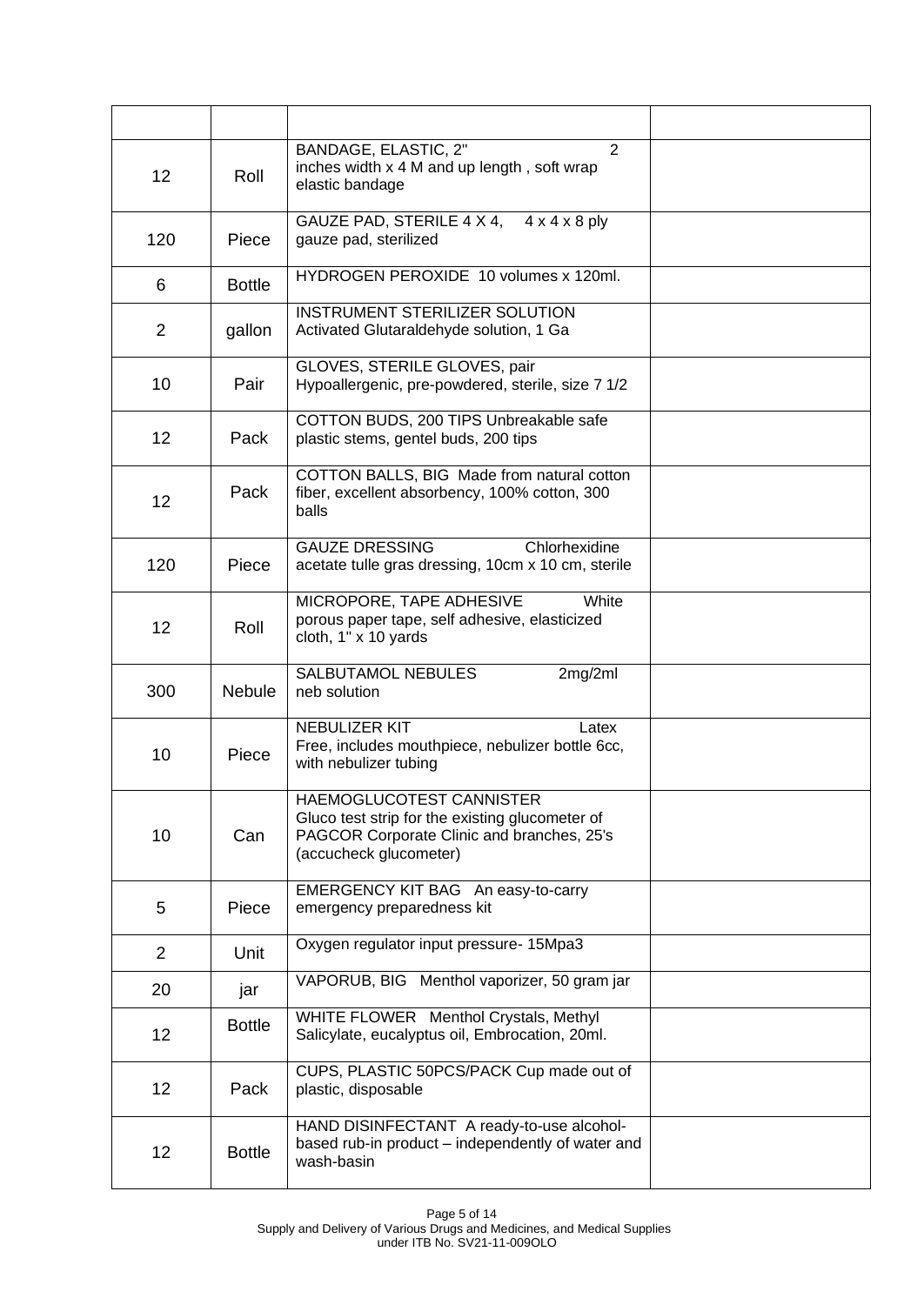| 12 | <b>Bottle</b> | LINIMENT, 120ml. Bottle                                                                                                                                                                                                                                    |  |
|----|---------------|------------------------------------------------------------------------------------------------------------------------------------------------------------------------------------------------------------------------------------------------------------|--|
| 15 | Box           | MASK, SURGICAL MASK Face mask, ultra fluid<br>resistant, high Breathability/exceeds Aom<br>standards, ultrasonically sealed soft stretched,<br>Latex Free earloops, comfort with high<br>breathability, full width adjustable nose piece. Box<br>of $50's$ |  |
| 11 | bottle        | TEARS NATURALLE 15ml EYE DROPS,<br>Dextran 70, 0.1%; hypromellose, 0.3 % 15ml                                                                                                                                                                              |  |

| <b>ADDITIONAL TERMS AND CONDITIONS:</b>                                                                                                                                                                                                                                                                                                                                                                                                                                                                                                                                                                                                                                                                                                                            | Please fill up with<br>either: "Comply" or<br>"Not Comply" |
|--------------------------------------------------------------------------------------------------------------------------------------------------------------------------------------------------------------------------------------------------------------------------------------------------------------------------------------------------------------------------------------------------------------------------------------------------------------------------------------------------------------------------------------------------------------------------------------------------------------------------------------------------------------------------------------------------------------------------------------------------------------------|------------------------------------------------------------|
| 1. Company's License to Operate (LTO) from Food and Drug<br>Administration (FDA)<br>2. Medicines Certificate of Product Registration (CPR) from FDA<br>3. Company's Current Good Manufacturing Practice (GMPR)<br>4. Medicines Local Bio-Assay/Bio Analysis or Bio-Equivalent Study 90-<br>100%<br>5. Certification that the manufacturer follows the rules and regulation of<br>the FDA pertaining to Adverse Drug Reaction<br>6. Company's return policy, medicine expiring within six (6) months shall<br>be returned to the supplier<br>7. Company's Certificate of Exclusive Distributorship for the authorized<br>distributor, if applicable<br>8. Drug Literature<br>9. Medicines should have at least twenty-four (24) months shelf-life<br>upon delivery. |                                                            |
| Delivery Schedule:<br>Within Thirty (30) Calendar Days upon receipt of the Purchase Order.                                                                                                                                                                                                                                                                                                                                                                                                                                                                                                                                                                                                                                                                         |                                                            |
| <b>Place of Delivery:</b><br>Casino Filipino – Olongapo $2^{nd}$ Floor JB Richwell Corporation Bldg.,<br>#580 Rizal Avenue, East Tapinac, Olongapo City                                                                                                                                                                                                                                                                                                                                                                                                                                                                                                                                                                                                            |                                                            |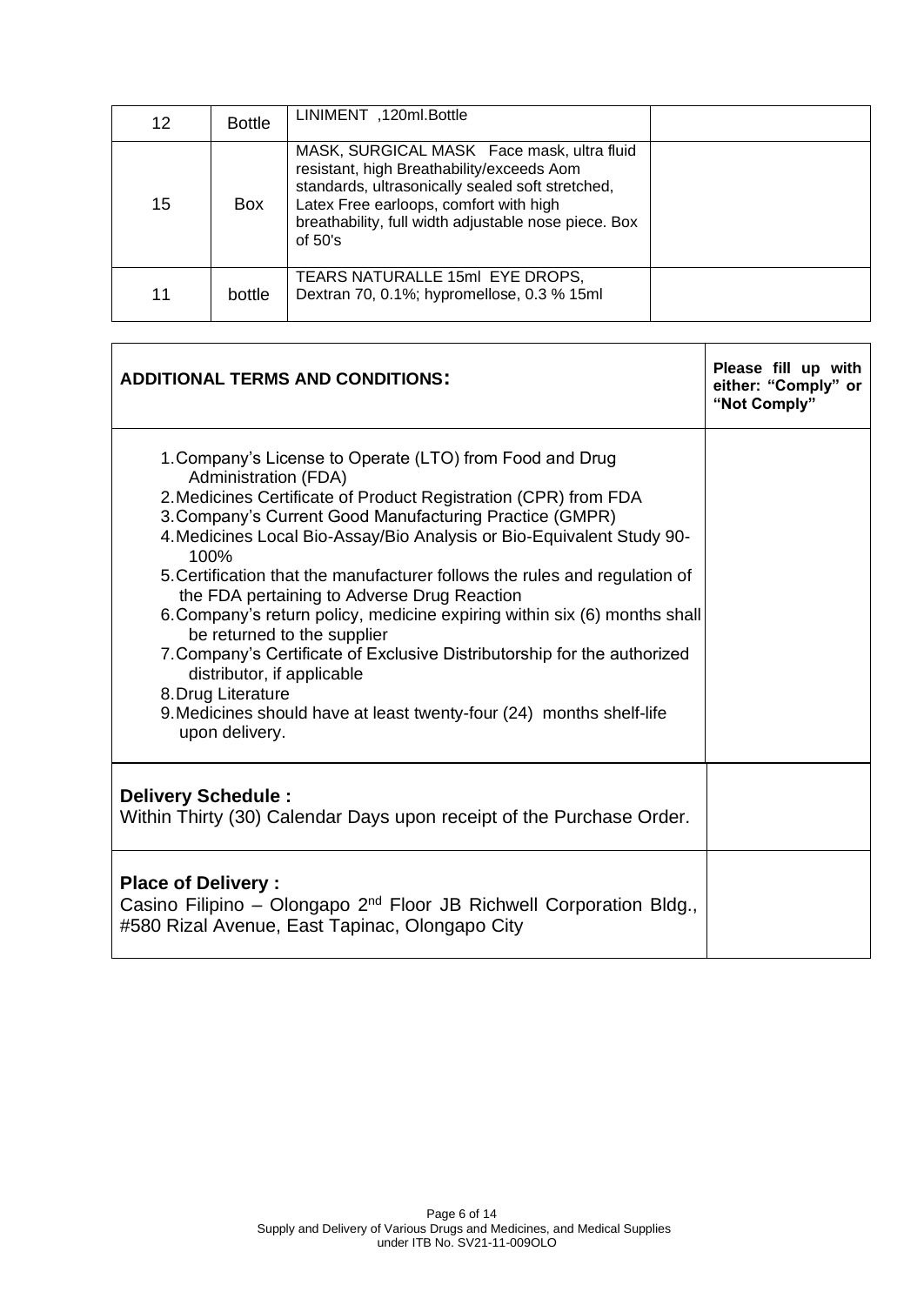### **II. FINANCIAL QUOTATION:**

| Qty  | <b>Unit</b>            | <b>Description</b>                                                                 | <b>Unit Cost</b>                         | <b>Total Cost</b><br>(VAT-Exclusive,<br><b>Zero-Rated</b><br><b>Transaction)</b>                                                                                                                                                            |  |  |  |
|------|------------------------|------------------------------------------------------------------------------------|------------------------------------------|---------------------------------------------------------------------------------------------------------------------------------------------------------------------------------------------------------------------------------------------|--|--|--|
|      | A. Drugs and Medicines |                                                                                    |                                          |                                                                                                                                                                                                                                             |  |  |  |
| 1000 | tab                    | ALUMINUM MAGNESIUM<br><b>HYDROXIDE+ SIMETHICONE</b><br>175mg/233mg/30mg (branded)  |                                          | <u>P______________</u>                                                                                                                                                                                                                      |  |  |  |
| 540  | tab                    | <b>BENZYDAMINE HCL 3mg</b><br>(branded)                                            | $\mathbf{P}$ and the set of $\mathbf{P}$ | P                                                                                                                                                                                                                                           |  |  |  |
| 240  | tab                    | <b>BETAHISTINE 16MG</b>                                                            | $\mathbf{P}$                             |                                                                                                                                                                                                                                             |  |  |  |
| 800  | tab                    | <b>BUTAMIRATE CITRATE 50mg</b>                                                     | <b>P________________</b>                 | P                                                                                                                                                                                                                                           |  |  |  |
| 240  | tab                    | CAPTOPRIL 25MG.                                                                    | $\mathbf{P}$ and the set of $\mathbf{P}$ | <u>P_______________</u>                                                                                                                                                                                                                     |  |  |  |
| 660  | cap                    | CELECOXIB 200MG.                                                                   | <u>P_____________</u>                    | <u>P______________</u>                                                                                                                                                                                                                      |  |  |  |
| 500  | tab                    | <b>CETIRIZINE 10 MG</b>                                                            | P                                        |                                                                                                                                                                                                                                             |  |  |  |
| 120  | tab                    | <b>CLONIDINE 150mcg</b>                                                            |                                          |                                                                                                                                                                                                                                             |  |  |  |
| 1000 | tab                    | <b>DEQUALINUM HCL LOZENGES</b><br>250mcg (branded)                                 | $\mathbf{P}$ and the set of $\mathbf{P}$ |                                                                                                                                                                                                                                             |  |  |  |
| 800  | tab                    | <b>DEXTROMETHORPHAN</b><br>HBR+PHENYL+<br>PARACETAMOL<br>15mg/10mg/325mg (branded) | <b>P</b> 2008年11月11日                     | <del>P</del> ercent products and the second products are the second products and the second products are the second products.<br>In the second products and the second products are the second product of the second product product in the |  |  |  |
| 700  | tab                    | GUIAFENESIN+SALBUTAMOL<br>SULFATE 2mg/100mg                                        | $P$ and the set of $\mathbb{R}^n$        | $\overline{\mathbf{P}}$ . The contract of $\overline{\mathbf{P}}$                                                                                                                                                                           |  |  |  |
| 800  | tab                    | <b>HYOSINE N-BUTYLBROMIDE</b><br>ORAL 10 MG                                        |                                          | ₱                                                                                                                                                                                                                                           |  |  |  |
| 800  | tab                    | <b>IBUPROPEN + PARACETAMOL</b><br>200mg/325mg (braded)                             | $P$ and the set of $P$                   | P______________                                                                                                                                                                                                                             |  |  |  |
| 15   | tab                    | <b>ISOSORBIDE DINITRATE 5mg</b><br><b>SL Tablet</b>                                | P                                        | P __________                                                                                                                                                                                                                                |  |  |  |
| 800  | Tab                    | LOPERAMIDE HCL 2mg.<br>(branded)                                                   | <b>P</b> 2008年11月                        | <u>P______________</u>                                                                                                                                                                                                                      |  |  |  |
| 1000 | tab                    | MEFENAMIC ACID 500 MG<br>(branded)                                                 | P                                        | P______________                                                                                                                                                                                                                             |  |  |  |
| 290  | tab                    | METOCLOPRAMIDE ORAL 10<br>MG (branded)                                             | P                                        | $P$ and the contract of $P$                                                                                                                                                                                                                 |  |  |  |
| 828  | sachet                 | NA. ALGINATE+NA.<br>BICARB+CA CARBONATE,<br><b>FLAVOR PEPPERMINT</b>               | <b>P</b> 2008年11月                        |                                                                                                                                                                                                                                             |  |  |  |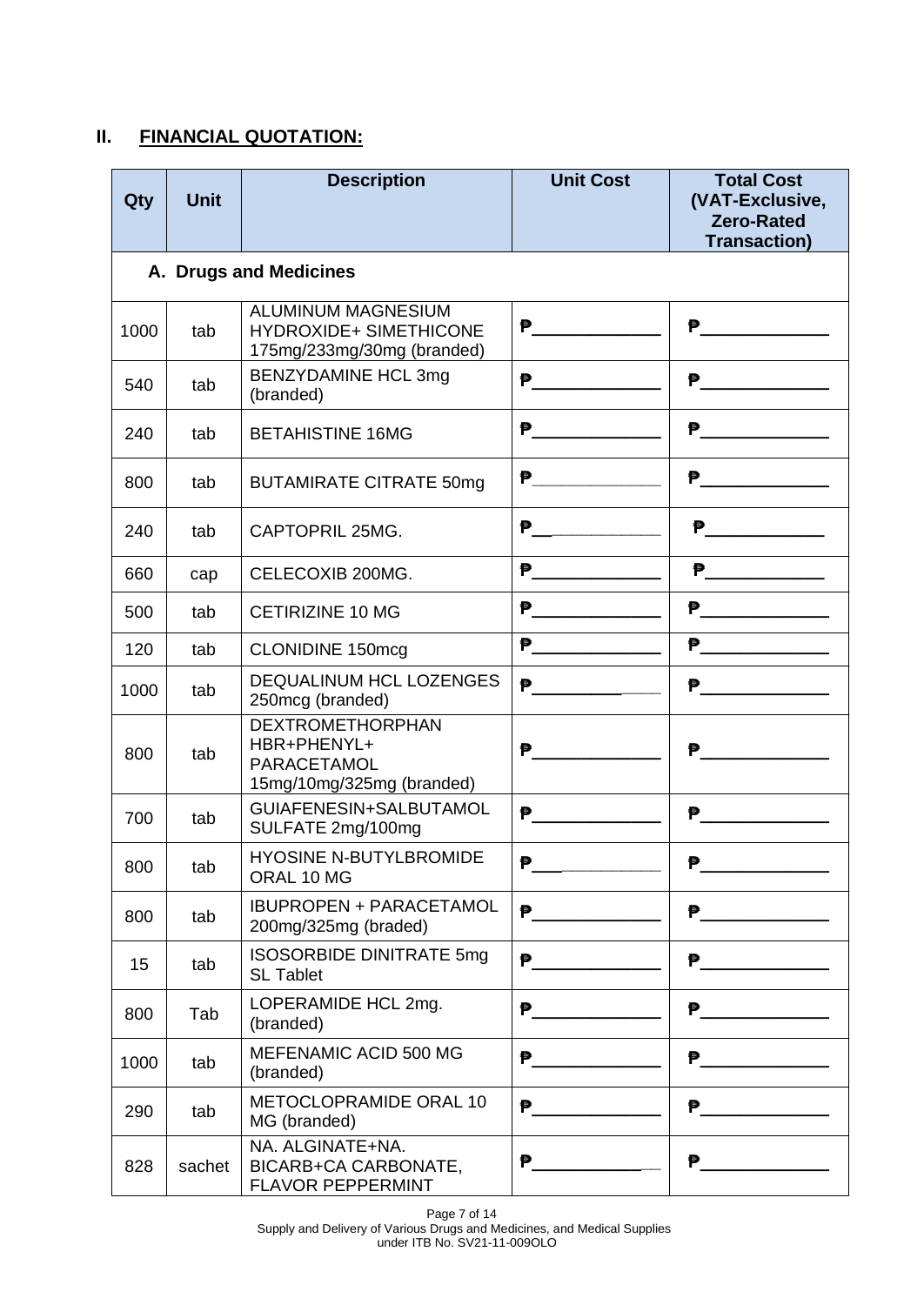|      |               | 500mg/267mg/160mg 10ml<br>(branded)                                                                                                                                                                                                                                                                                       |                                          |                                                                                                                             |
|------|---------------|---------------------------------------------------------------------------------------------------------------------------------------------------------------------------------------------------------------------------------------------------------------------------------------------------------------------------|------------------------------------------|-----------------------------------------------------------------------------------------------------------------------------|
| 153  | tab           | ORAL REHYDRATION NaCl.<br>520mg. TRISODIUM CITRATE<br>DIHYDRATE 580 mg. KCI<br>300mg, ANHYDROUS<br><b>GLUCOSE 2.7g FLAVORED</b><br><b>GRANULES SACHET</b>                                                                                                                                                                 | P                                        | ₱                                                                                                                           |
| 1200 | tab           | PARACETAMOL ORAL 500 MG<br>(branded)                                                                                                                                                                                                                                                                                      | <b>₹</b>                                 | <b>P</b> ____________                                                                                                       |
| 800  | tab           | PHENYLEPRINE<br>HCL+PARACETAMOL (branded)                                                                                                                                                                                                                                                                                 |                                          | P                                                                                                                           |
| 15   | cap           | TRANEXAMIC ACID 500mg                                                                                                                                                                                                                                                                                                     | P                                        | P                                                                                                                           |
| 800  | tab           | VITREX NEGUNDO L. 600mg                                                                                                                                                                                                                                                                                                   | $\mathbf{P}$ and the set of $\mathbf{P}$ | <b>P</b>                                                                                                                    |
|      |               | <b>B. Medical Supplies</b>                                                                                                                                                                                                                                                                                                |                                          |                                                                                                                             |
| 6    | Ampule        | <b>HYOSCINE N-BUTYLBROMIDE</b><br>20mg/ml injection                                                                                                                                                                                                                                                                       | P                                        | <u>P______________</u>                                                                                                      |
| 6    | Ampule        | METOCLOPRAMIDE 10mg/ml.                                                                                                                                                                                                                                                                                                   | $P$ and the set of $\mathbb{R}^n$        | P                                                                                                                           |
| 2    | Unit          | <b>INFRARED THERMOSCANNER</b><br><b>Battery operated</b><br>Infrared thermometer<br>A °C (Measurement) 10-40<br>A ºF (Measurement) 50-104<br>Probe type display - Thermopile<br><b>Backlit LCD</b><br>Meets applicable requirements of<br>ANSI/ISO/AAMI<br>With warranty and after sales<br>service at least one (1) year | ₱                                        | Ð                                                                                                                           |
| 7    | Vial          | HYDROCORTISONE 100mg/2ml.,<br>sterile                                                                                                                                                                                                                                                                                     | ₽.                                       | <u>P_____________</u>                                                                                                       |
| 16   | <b>Bottle</b> | Betadine Oral Antiseptic 1% Oral<br>antiseptic solution gargle                                                                                                                                                                                                                                                            | ₽.                                       | P                                                                                                                           |
| 12   | Can           | Cholesterol TEST STRIPS, 25'S<br><b>CHOLESTEROL TEST STRIPS</b><br>Cholesterol strips for the existing<br>easy sure Cholesterol machine, 25's                                                                                                                                                                             | <u>P_________</u>                        | ₱ …                                                                                                                         |
| 2    | Unit          | Pulse Oximeter SpO2 measurement<br>range 70-100%                                                                                                                                                                                                                                                                          | ₱                                        | P                                                                                                                           |
| 12   | Tube          | DICLOFENAC SODIUM GEL, tube<br>1% Emugel, non-steroidal, Anti-<br>inflammatory 20 grams                                                                                                                                                                                                                                   | ₱                                        | ₱                                                                                                                           |
| 10   | <b>Bottle</b> | MOMETASONE FUROATE LOTION<br>1mg/gram lotion x 30ml.                                                                                                                                                                                                                                                                      | P.                                       | ₽.<br><u> 1980 - Jan Barat, prima prima prima prima prima prima prima prima prima prima prima prima prima prima prima p</u> |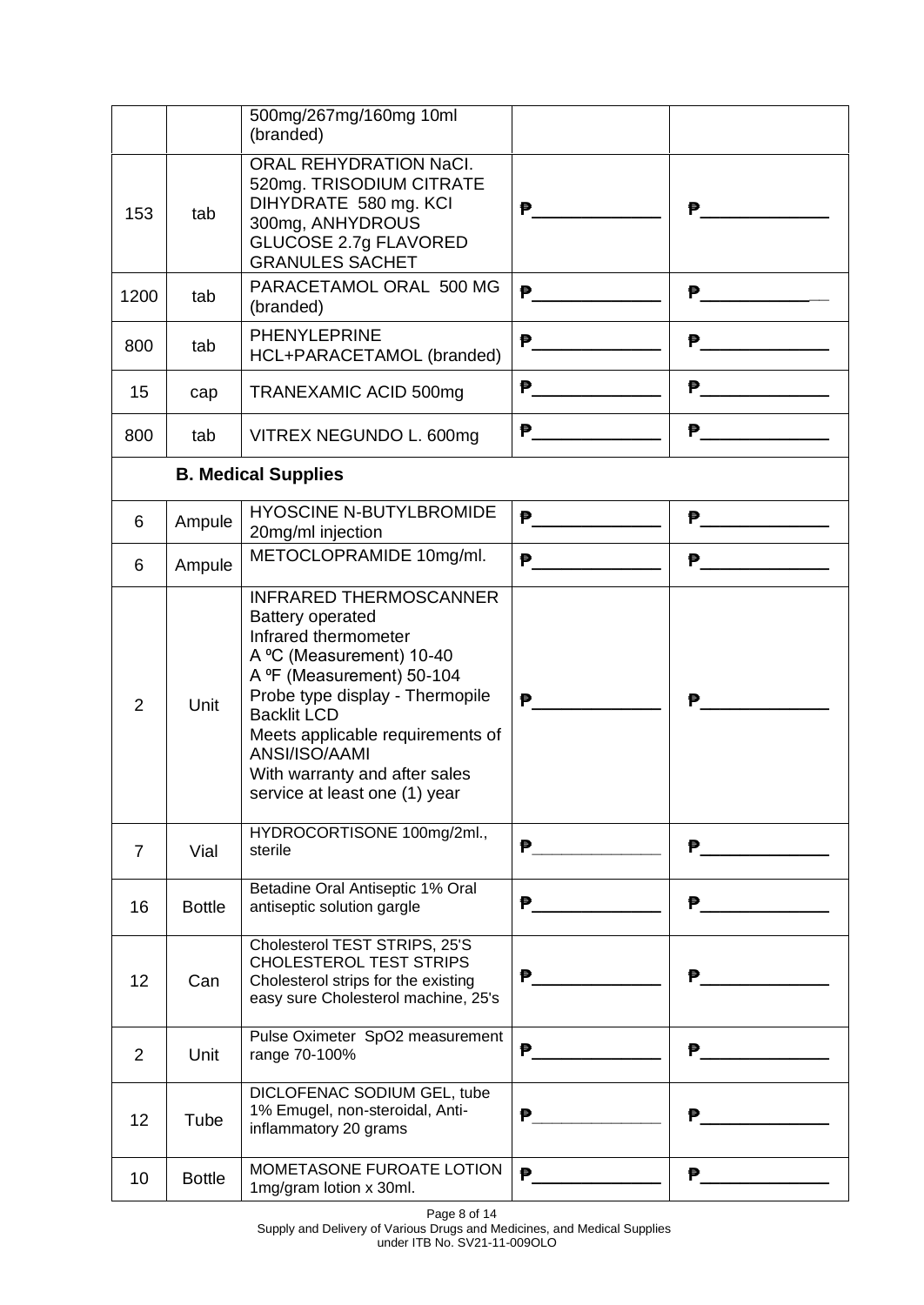| 10             | Tube          | MUPIROCIN OINTMENT<br>Antibacterial 2% 2mg/gram cream                                                                                                                                                                                                                                                                                              | P                      | P           |
|----------------|---------------|----------------------------------------------------------------------------------------------------------------------------------------------------------------------------------------------------------------------------------------------------------------------------------------------------------------------------------------------------|------------------------|-------------|
| 6              | Tube          | SILVER SULFADIAZINE CREAM<br>Antibacterial 10mg/gram cream 50<br>grams                                                                                                                                                                                                                                                                             | ₱                      | ₱           |
| 15             | bottle        | <b>TETRAHYDROZYLINE HCL, EYE</b><br>DROP For red eyes formula, 7.5ml                                                                                                                                                                                                                                                                               | $P$ and the set of $P$ | <b>P</b>    |
| 150            | Pack          | METHYL SALICYLATE MENTHOL,<br>10'S Methyl Salicylate, I-Menthol,<br>Tocopherol Acetate,<br>dl-Camphor medicated patch, 10's                                                                                                                                                                                                                        | ₱                      | ₱           |
| 10             | <b>Bottle</b> | <b>METHYL SALICYLATE</b><br>CAMPHOR+MENTHOL LINIMENT<br>120ml. Bottle<br><b>DISPOSABLE MEDICAL MASK</b><br>Face mask, ultra fluid resistant, high<br>Breathability/exceeds Aom<br>standards, ultrasonically sealed soft<br>stretched, Latex Free earloops,<br>comfort with high breathability, full<br>width adjustable nose piece. Box of<br>50's | P                      | ₿           |
| 37             | Box           | DISPOSABLE MEDICAL MASK<br>Mask, ultra fluid resistant, high<br>Breathability exceeds Aom<br>standards, ultrasonically sealed soft<br>stretched, Latex Free earloops,<br>comport with high breathability, full<br>with adjustable nose piece, Box of<br>50's                                                                                       | ₱                      | ₱           |
| 8              | Box           | GLOVES, MEDICAL EXAMINATION<br>GLOVES Latex examination gloves,<br>powdered, single use, non-sterile,<br>ISO 9001 Quality System, 100<br>gloves by weight (50 pairs),<br><b>MEDIUM SIZE</b>                                                                                                                                                        | ₱                      | ₱           |
| $\overline{2}$ | Box           | <b>PENLIGHT</b><br>Bright clear light, push botton on/off<br>switch, powered by 2 "AAA"<br>batteries, pen body                                                                                                                                                                                                                                     | ₱                      |             |
| 20             | Piece         | POVIDONE IODINE SOL 10%<br>120ML Povidone lodine 10%<br>solution x 120ml.                                                                                                                                                                                                                                                                          | ₱                      | ₱           |
| 10             | <b>Bottle</b> | TONGUE DEPRESSOR<br>6" in length, smooth, clean white<br>birch, individually packed, sterile                                                                                                                                                                                                                                                       | ₱                      | ₱           |
| 12             | Box           | BAND AID, 100'S<br>Plastic strip, sterilized, perforated                                                                                                                                                                                                                                                                                           | P.                     | 2010年11月11日 |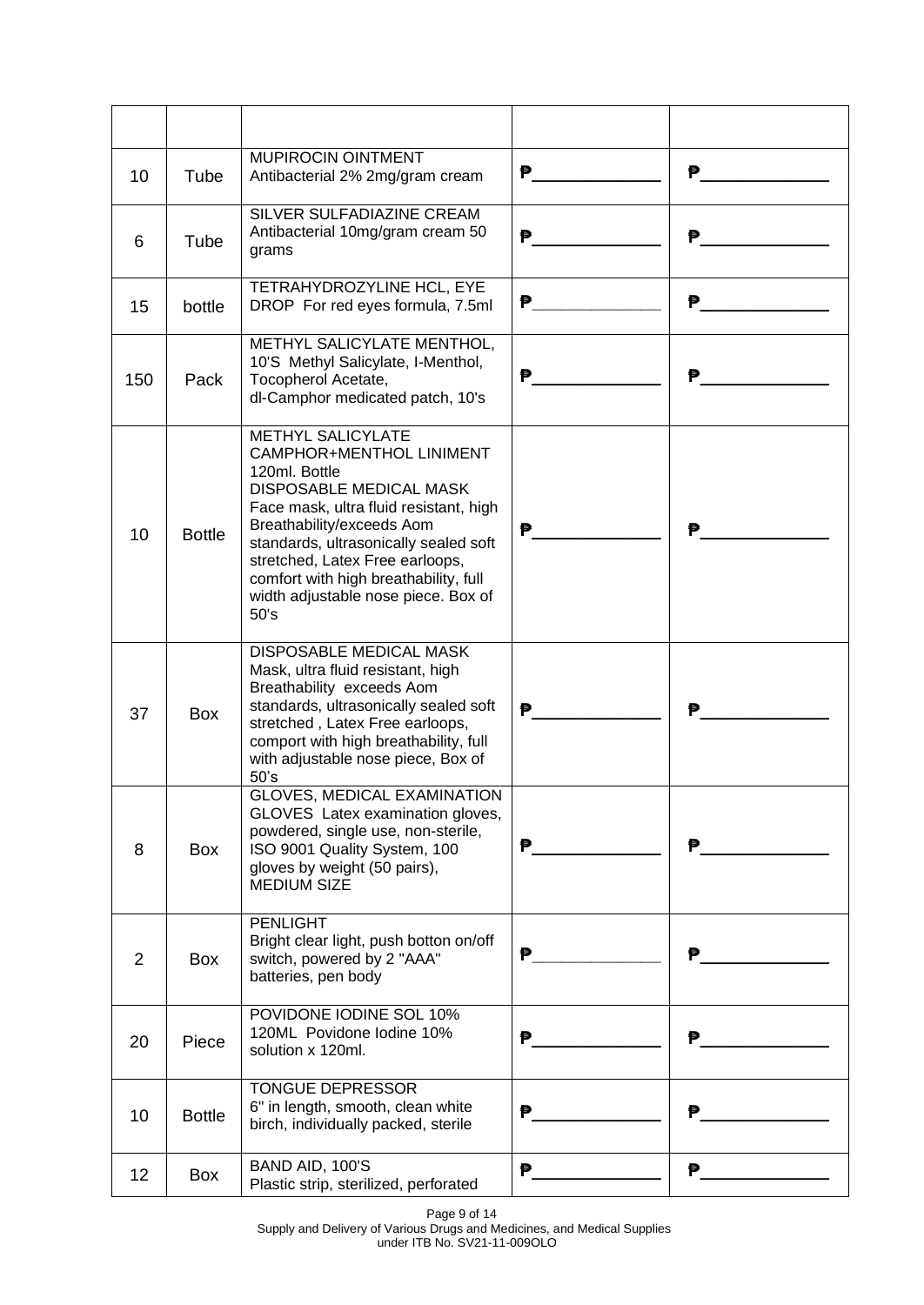|                 |               | strip, strong adhesive, soft<br>absorbent layer, non-stick film, with<br>acrinol                                                |             |                         |
|-----------------|---------------|---------------------------------------------------------------------------------------------------------------------------------|-------------|-------------------------|
| 12 <sub>2</sub> | Roll          | BANDAGE, ELASTIC, 4"<br>4 inches width x 4 M and up length,<br>soft wrap elastic bandage                                        |             | P                       |
| 10              | Piece         | <b>BAG, ICE BAG</b><br>Leak proof, rubber interior, cloth bag<br>made of high quality fabric, screw<br>type plastic tension cap | $P$ and $P$ | ₹P                      |
| 12              | Piece         | <b>BAG, HOT WATER</b><br>1000ml. Capacity, 100% leak free,<br>thick rubber                                                      | <b>P</b>    | ₹P                      |
| 12 <sup>2</sup> | Roll          | BANDAGE, ELASTIC, 2"<br>2 inches width x 4 M and up length,<br>soft wrap elastic bandage                                        | P           | $\mathbf{P}$            |
| 120             | Piece         | GAUZE PAD, STERILE 4 X 4,<br>4x<br>4 x 8 ply gauze pad, sterilized                                                              | ₱           |                         |
| 6               | <b>Bottle</b> | HYDROGEN PEROXIDE 10<br>volumes x 120ml.                                                                                        | ₽.          |                         |
| $\overline{2}$  | gallon        | <b>INSTRUMENT STERILIZER</b><br><b>SOLUTION Activated</b><br>Glutaraldehyde solution, 1 Ga                                      | <b>P</b>    | <u>P_______________</u> |
| 10 <sup>°</sup> | Pair          | GLOVES, STERILE GLOVES, pair<br>Hypoallergenic, pre-powdered,<br>sterile, size 7 1/2                                            | P           |                         |
| 12              | Pack          | COTTON BUDS, 200 TIPS<br>Unbreakable safe plastic stems,<br>gentel buds, 200 tips                                               | ₱           | ₱                       |
| 12              | Pack          | COTTON BALLS, BIG Made from<br>natural cotton fiber, excellent<br>absorbency, 100% cotton, 300 balls                            | ₱           | ₱                       |
| 120             | Piece         | <b>GAUZE DRESSING</b><br>Chlorhexidine acetate tulle gras<br>dressing, 10cm x 10 cm, sterile                                    | ₱           | P                       |
| 12              | Roll          | MICROPORE, TAPE ADHESIVE<br>White porous paper tape, self<br>adhesive, elasticized cloth, 1" x 10<br>yards                      | ₽.          | ₱                       |
| 300             | <b>Nebule</b> | SALBUTAMOL NEBULES<br>2mg/2ml neb solution                                                                                      | P           | ₿.                      |
| 10              | Piece         | NEBULIZER KIT<br>Latex Free, includes mouthpiece,<br>nebulizer bottle 6cc, wuith nebulizer<br>tubing                            | ₱           | ₱                       |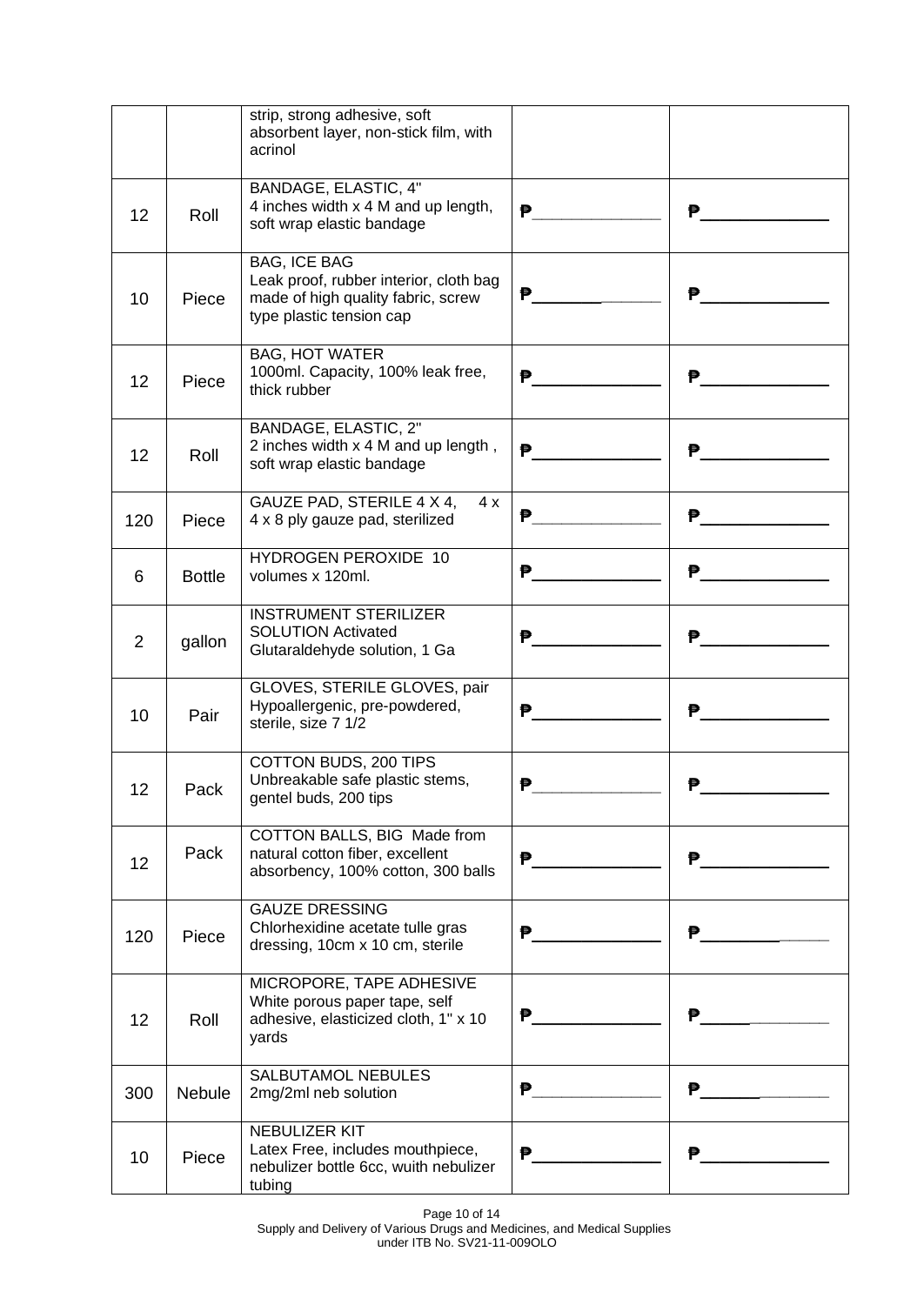| 10 | Can                                                                                                                            | HAEMOGLUCOTEST CANNISTER<br>Gluco test strip for the existing<br>glucometer of PAGCOR Corporate<br>Clinic and branches, 25's<br>(accucheck glucometer)                                                                                                         | $\mathbf{P}$ and the set of $\mathbf{P}$ | ₱                                                      |
|----|--------------------------------------------------------------------------------------------------------------------------------|----------------------------------------------------------------------------------------------------------------------------------------------------------------------------------------------------------------------------------------------------------------|------------------------------------------|--------------------------------------------------------|
| 5  | Piece                                                                                                                          | EMERGENCY KIT BAG An easy-<br>to-carry emergency preparedness kit                                                                                                                                                                                              | P                                        | <b>P_____________</b>                                  |
| 2  | Unit                                                                                                                           | Oxygen regulator<br>input pressure- 15Mpa3                                                                                                                                                                                                                     |                                          |                                                        |
| 20 | jar                                                                                                                            | VAPORUB, BIG Menthol vaporizer,<br>50 gram jar                                                                                                                                                                                                                 | <del>P</del>                             | P                                                      |
| 12 | <b>Bottle</b>                                                                                                                  | WHITE FLOWER Menthol Crystals,<br>Methyl Salicylate, eucalyptus oil,<br>Embrocation, 20ml.                                                                                                                                                                     | ₱                                        | ₱                                                      |
| 12 | Pack                                                                                                                           | CUPS, PLASTIC 50PCS/PACK Cup<br>made out of plastic, disposable                                                                                                                                                                                                | <b>P</b> _____                           |                                                        |
| 12 | <b>Bottle</b>                                                                                                                  | HAND DISINFECTANT A ready-to-<br>use alcohol-based rub-in product -<br>independently of water and wash-<br>basin                                                                                                                                               | ₱.                                       | ₱                                                      |
| 12 | <b>Bottle</b>                                                                                                                  | <b>LINIMENT</b><br>120ml.Bottle                                                                                                                                                                                                                                | ₽.                                       | $\mathbf{P}$ and the set of $\mathbf{P}$               |
| 15 | Box                                                                                                                            | MASK, SURGICAL MASK Face<br>mask, ultra fluid resistant, high<br>Breathability/exceeds Aom<br>standards, ultrasonically sealed soft<br>stretched, Latex Free earloops,<br>comfort with high breathability, full<br>width adjustable nose piece. Box of<br>50's | ₱                                        | ₱                                                      |
| 11 | bottle                                                                                                                         | <b>TEARS NATURALLE 15ml EYE</b><br>DROPS, Dextran 70, 0.1%;<br>hypromellose, 0.3 % 15ml                                                                                                                                                                        | ₱                                        | ₹P                                                     |
|    | <b>GRAND TOTAL COST</b><br><b>VAT Exclusive, Zero Rated</b><br><b>Transaction</b><br>(Drugs & Medicines & Medical<br>Supplies) |                                                                                                                                                                                                                                                                | (Php                                     | (Note: Please state amount in words and in<br>figures) |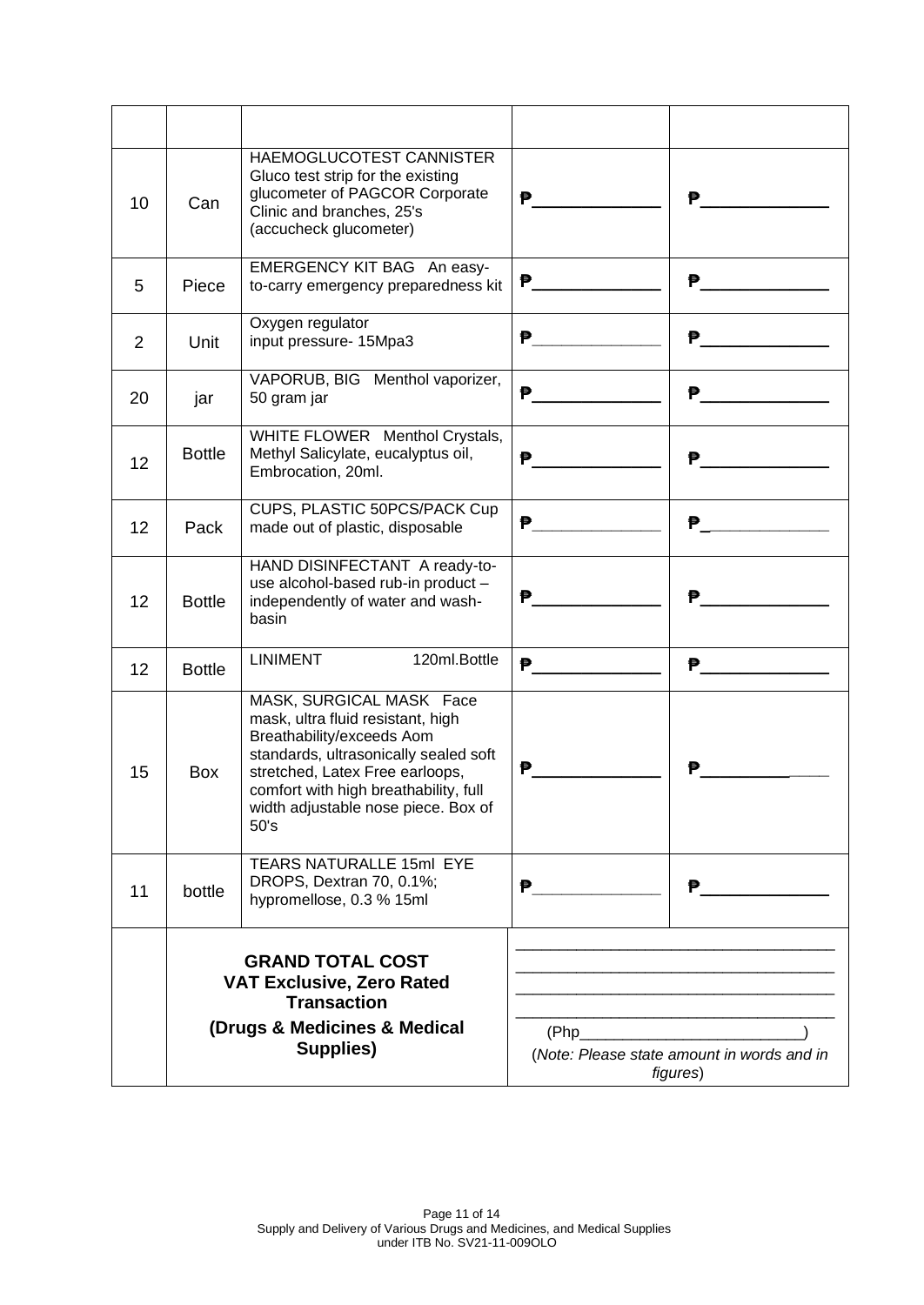# **NOTES:**

- 1. The quotations (unit and total prices) shall be rounded off up to two (2) decimal places.
- 2. Quotations must be gross of all applicable taxes and VAT-exclusive, zero rated transactions.

| <b>VALIDITY OF OFFER:</b> | Ninety (90) calendar days from the date of opening<br>of quotations      |
|---------------------------|--------------------------------------------------------------------------|
| <b>PAYMENT SCHEDULE:</b>  | Payment shall be made upon issuance of the<br>Certificate of Acceptance. |

### **Additional Requirements:**

Bidders have the option to submit the following documents, together with the quotation, on the deadline for the Submission and Receipt of Quotations/Proposal or at the latest within three (3) calendar days from the determination of the bidder having the Lowest / Single Calculated Quotation and receipt of the BAC notice relative thereto:

1. BIR Certificate of Registration for individuals (*If applicable)*;

#### **OR;**

- a. Registration Certificate from the Department of Trade and Industry (DTI) for sole proprietors, Registration Certificate from the Securities and Exchange Commission (SEC) for corporations, partnerships or joint ventures or Registration Certificate from the Cooperative Development Authority (CDA), and
- b. Valid Mayor's Permit issued by the city or municipality where the principal place of business of the bidder is located or Official Receipt as proof of payment for renewal.
- 2. Philippine Government Electronic Procurement System (PhilGEPS) Platinum Certificate of Registration and Membership; **OR;**

| <b>PhilGEPS Registration Number:</b> |  |
|--------------------------------------|--|
|--------------------------------------|--|

3. The Omnibus Sworn Statement shall be supported by an attached document showing proof of authorization, e.g., duly notarized Secretary's Certificate issued by the corporation or the members of the joint venture or a Special Power of Attorney (SPA) in case of sole proprietorships for situations where the signatory is not the sole proprietor/owner.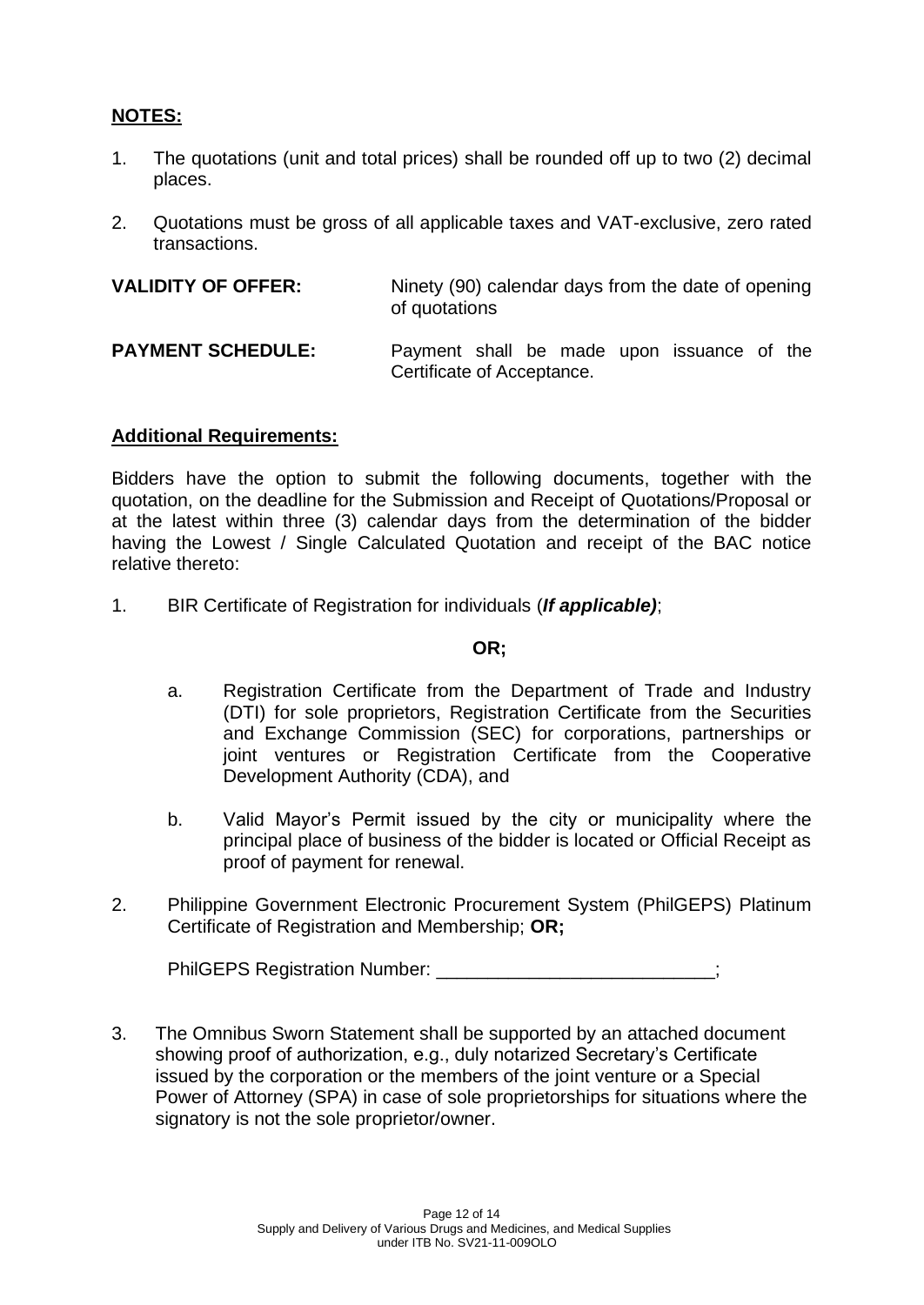# **NOTES:**

- 1. Bidders shall submit their quotations through their duly authorized representatives using this form only. This form must be completed without any alterations to their format and no substitute form shall be accepted. All parameters shall be filled in with the correct and accurate information as required.
- 2. Quotation(s)/Proposal(s) submitted exceeding the Approved Budget for the Contract shall be rejected.
- 3. The prices quoted are to be paid in Philippine Currency.
- 4. All prices quoted are **INCLUSIVE** of all applicable duties, government permits, fees, and other charges relative to the acquisition and delivery of items to PAGCOR, but **VAT-Exclusive, Zero-Rated Transaction**.
- 5. For the purpose of standardization of quotations/proposals, this RFQ Form will prevail over all kinds and forms of quotation. In case of price discrepancy over the amounts in words and in figures, the amount in words will prevail.
- 6. Any interlineations, erasures or overwriting shall be valid only if they are signed or initiated by you or any of your duly authorized representative/s.
- 7. PAGCOR shall have the right to inspect and/or to test the goods to confirm their conformity to the technical specifications.
- 8. Award of contract shall be made in favor of the supplier or contractor having the Single or Lowest Calculated Responsive Quotation (for goods and infrastructure projects) or a consultant with the Single or Highest Rated Responsive Proposal, which complies with the minimum technical specifications and other terms and conditions stated herein.
- 9. The supplier/contractor/consultant agrees to pay a penalty of one-tenth of one percent (1/10 of 1%) of the corresponding contract price for each day of delay, including non-working days (i.e. Saturday and Sunday), legal holidays or special non-working holidays. PAGCOR shall rescind the contract once the cumulative amount of liquidated damages reaches ten percent (10%) of the amount of the contract, without prejudice to other courses of action and remedies open to it.
- 10. For projects with an ABC amounting to more than Five Hundred Thousand Pesos (PhP500,000.00), the winning supplier/contractor/consultant shall be required to post a performance security prior to the signing of the contract to guarantee the faithful performance of the winning supplier/contractor/consultant, in accordance with any of the following schedule:

| <b>Form of Security</b> | <b>Amount in Percentage</b><br>of Total Contract Price |
|-------------------------|--------------------------------------------------------|
|                         |                                                        |